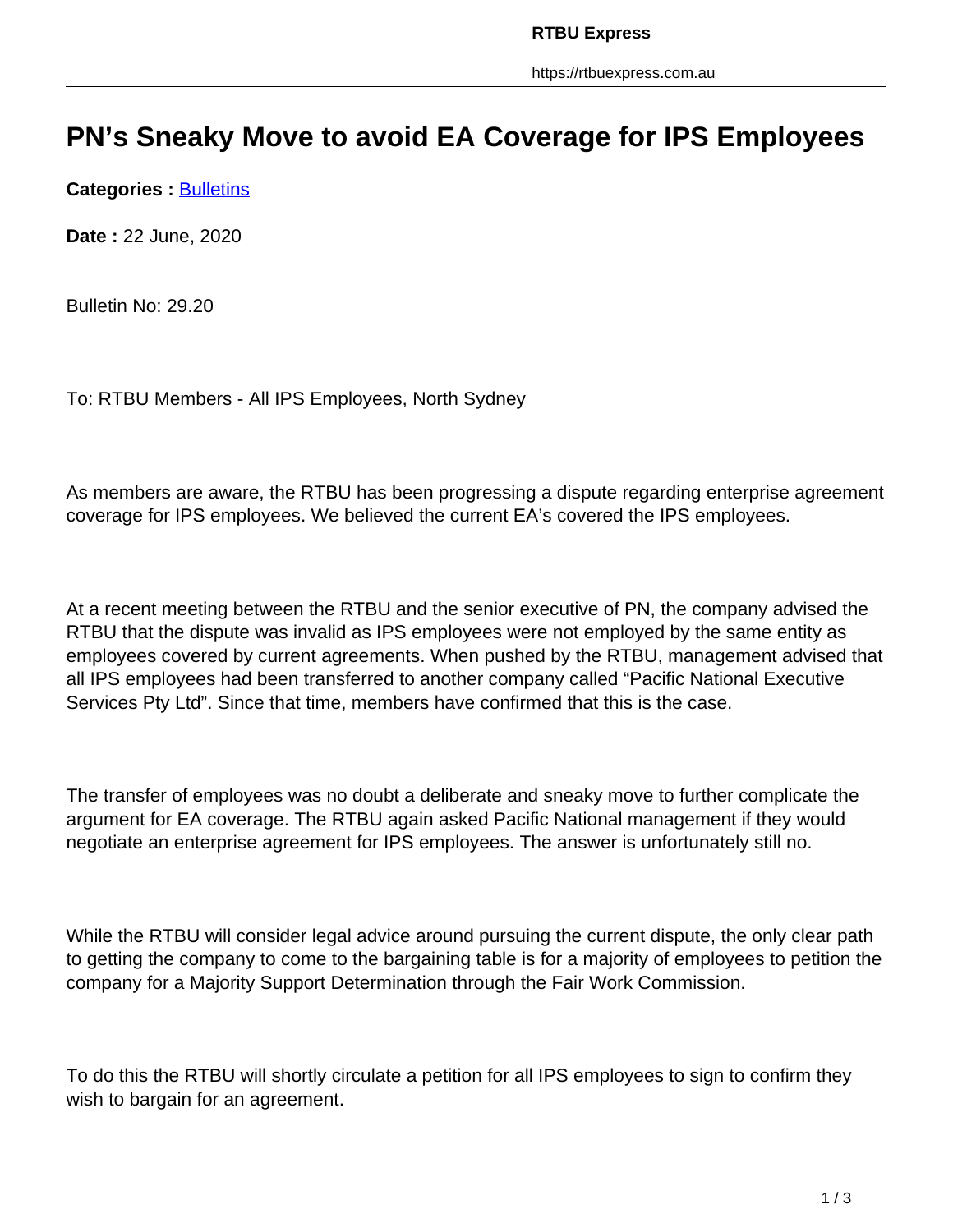When you receive the petition, we urge you to sign by return email ASAP. Please also talk to your fellow workers about signing the petition and joining the union.

Our concerns remain that PN is treating IPS employees as second class employees, being paid at the lowest amount possible and well below other PN enterprise agreement employees. The only way to make PN do the right thing is by forcing their hand through the Fair Work Commission process.

## **This can only be done through strength in numbers, so sign the petition and join the union!**

If you do not receive the voting email, please fill out the below and email it back to newcastle@rtbu-nsw.asn.au

## **Majority Support Determination Petition**

Name: \_\_\_\_\_\_\_\_\_\_\_\_\_\_\_\_\_\_\_\_\_\_\_\_\_\_\_\_

Position: \_\_\_\_\_\_\_\_\_\_\_\_\_\_\_\_\_\_\_\_\_\_\_\_\_\_\_\_

I currently work for Pacific National Executive Services Pty Ltd ("Pacific National"), a subsidiary company of Australian Logistics Acquisition Investments Pty Ltd, ABN 85 611 628 712.

I work in Pacific Nationals Service Delivery and Planning Section ("IPS") and I hereby petition Pacific National to negotiate an enterprise agreement to cover my employment.